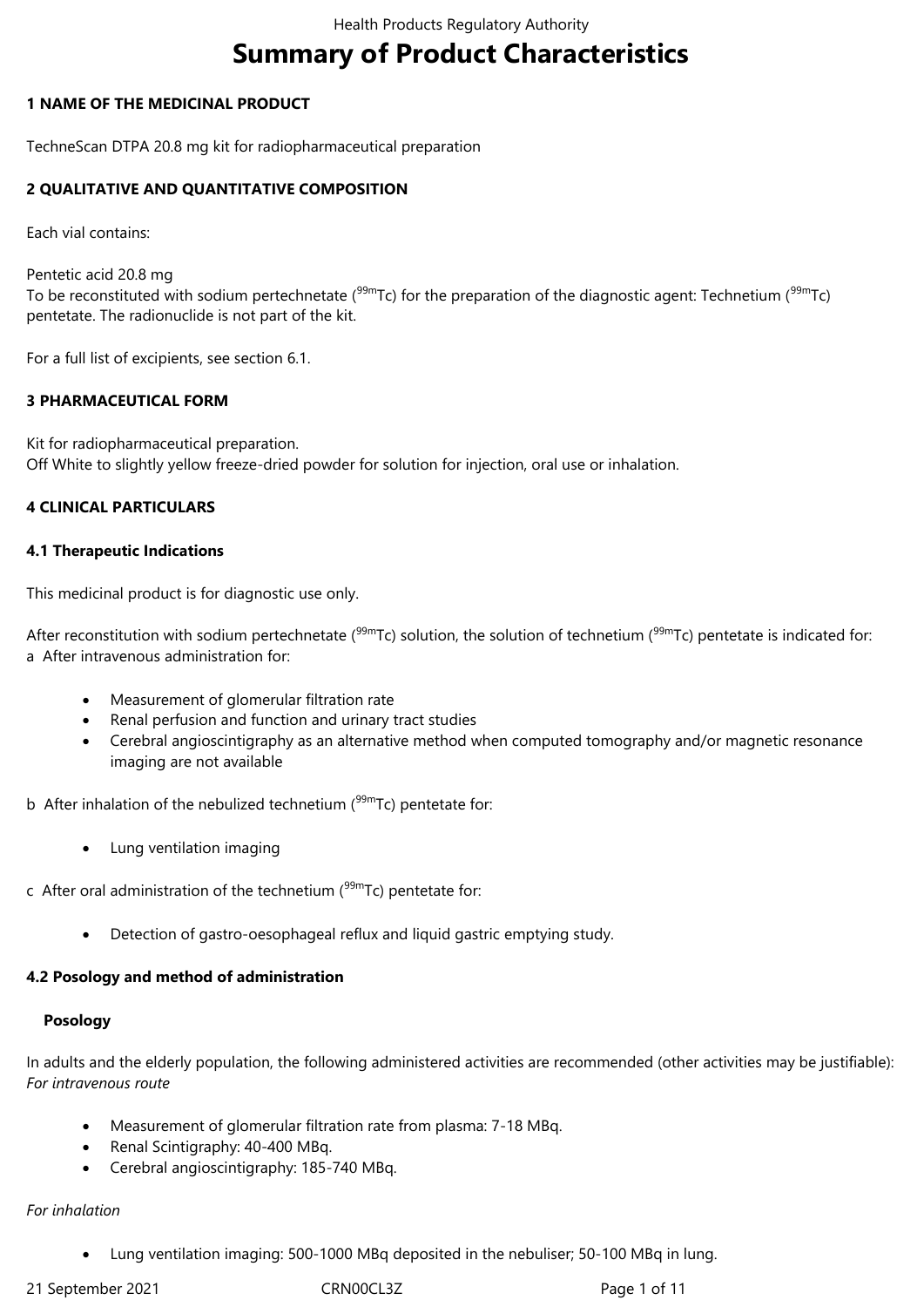Detection of gastro-oesophageal reflux and liquid gastric emptying: 10-20 MBq. Technetium (<sup>99m</sup>Tc) pentetate is mixed with an appropriate volume (30 to 240 mL) of liquid carrier (e.g. milk).

### *Renal/ hepatic impairment*

Careful consideration of the activity to be administered is required since an increased radiation exposure is possible in these patients (see section 4.4).

### *Paediatric population*

The use in children and adolescents has to be considered carefully, based upon clinical needs and assessing the risk/benefit ratio in this patient group. The activities to be administered by intravenous route to children and to adolescents may be calculated according to the recommendations of the European Association of Nuclear Medicine EANM (2016) paediatric dosage card, by using the formula corresponding to the concerned indication and the relevant correction factor corresponding to the body mass of the young patient.

Administration of technetium  $(99m)$ Tc) pentetate in abnormal renal function:

|                  |                 |                  |                 | Table 1          |                 |  |
|------------------|-----------------|------------------|-----------------|------------------|-----------------|--|
| <b>Body Mass</b> | <b>Multiple</b> | <b>Body Mass</b> | <b>Multiple</b> | <b>Body Mass</b> | <b>Multiple</b> |  |
| 3 kg             |                 | 22 kg            | 5.29            | 42 kg            | 9.14            |  |
| 4 kg             | 1.14            | 24 kg            | 5.71            | 44 kg            | 9.57            |  |
| 6 kg             | 1.71            | 26 kg            | 6.14            | 46 kg            | 10.00           |  |
| 8 kg             | 2.14            | 28 kg            | 6.43            | 48 kg            | 10.29           |  |
| 10 <sub>kg</sub> | 2.71            | 30 kg            | 6.86            | 50 kg            | 10.71           |  |
| 12 kg            | 3.14            | 32 kg            | 7.29            | 52-54 kg         | 11.29           |  |
| 14 kg            | 3.57            | 34 kg            | 7.72            | 56-58 kg         | 12.00           |  |
| 16 kg            | 4.00            | 36 kg            | 8.00            | 60-62 kg         | 12.71           |  |
| 18 kg            | 4.43            | 38 kg            | 8.43            | 64-66 kg         | 13.43           |  |
| 20 kg            | 4.86            | 40 kg            | 8.86            | 68 kg            | 14.00           |  |

Administered Activity[MBq] = Baseline Activity x Multiple (with a baseline activity of 14.0)

In very young children (up to 1 year), when technetium ( $99mTc$ ) pentetate is used for urinary tract examinations, a minimum dose of 20 MBq is necessary to obtain images of sufficient quality.

• Administration of technetium  $(99m)$ Tc) pentetate in normal renal function:

Administered Activity[MBq] = Baseline Activity x Multiple (with a baseline activity of 34.0)

|                  |                 |           |                 | Table 2   |                 |  |
|------------------|-----------------|-----------|-----------------|-----------|-----------------|--|
| Body Mass        | <b>Multiple</b> | Body Mass | <b>Multiple</b> | Body Mass | <b>Multiple</b> |  |
| 3 kg             |                 | 22 kg     | 3.06            | 42 kg     | 4.41            |  |
| 4 kg             | 1.12            | 24 kg     | 3.18            | 44 kg     | 4.53            |  |
| 6 kg             | 1.47            | 26 kg     | 3.35            | 46 kg     | 4.65            |  |
| 8 kg             | 1.71            | 28 kg     | 3.47            | 48 kg     | 4.77            |  |
| 10 <sub>kg</sub> | 1.94            | 30 kg     | 3.65            | 50 kg     | 4.88            |  |
| 12 kg            | 2.18            | 32 kg     | 3.77            | 52-54 kg  | 5.00            |  |
| 14 kg            | 2.35            | 34 kg     | 3.88            | 56-58 kg  | 5.24            |  |
| 16 kg            | 2.53            | 36 kg     | 4.00            | 60-62 kg  | 5.47            |  |
| 18 kg            | 2.71            | 38 kg     | 4.18            | 64-66 kg  | 5.65            |  |
| 20 kg            | 2.88            | 40 kg     | 4.29            | 68 kg     | 5.77            |  |

- Lung ventilation imaging: 500 1000 MBq deposited in the nebuliser; 10 MBq in the lung.
- Detection of gastroesophageal reflux and liquid gastric emptying study: 10 20 MBq. Administered activity of the radiopharmaceutical and the volume to be fed to the patient should be based on patient factors such as age, body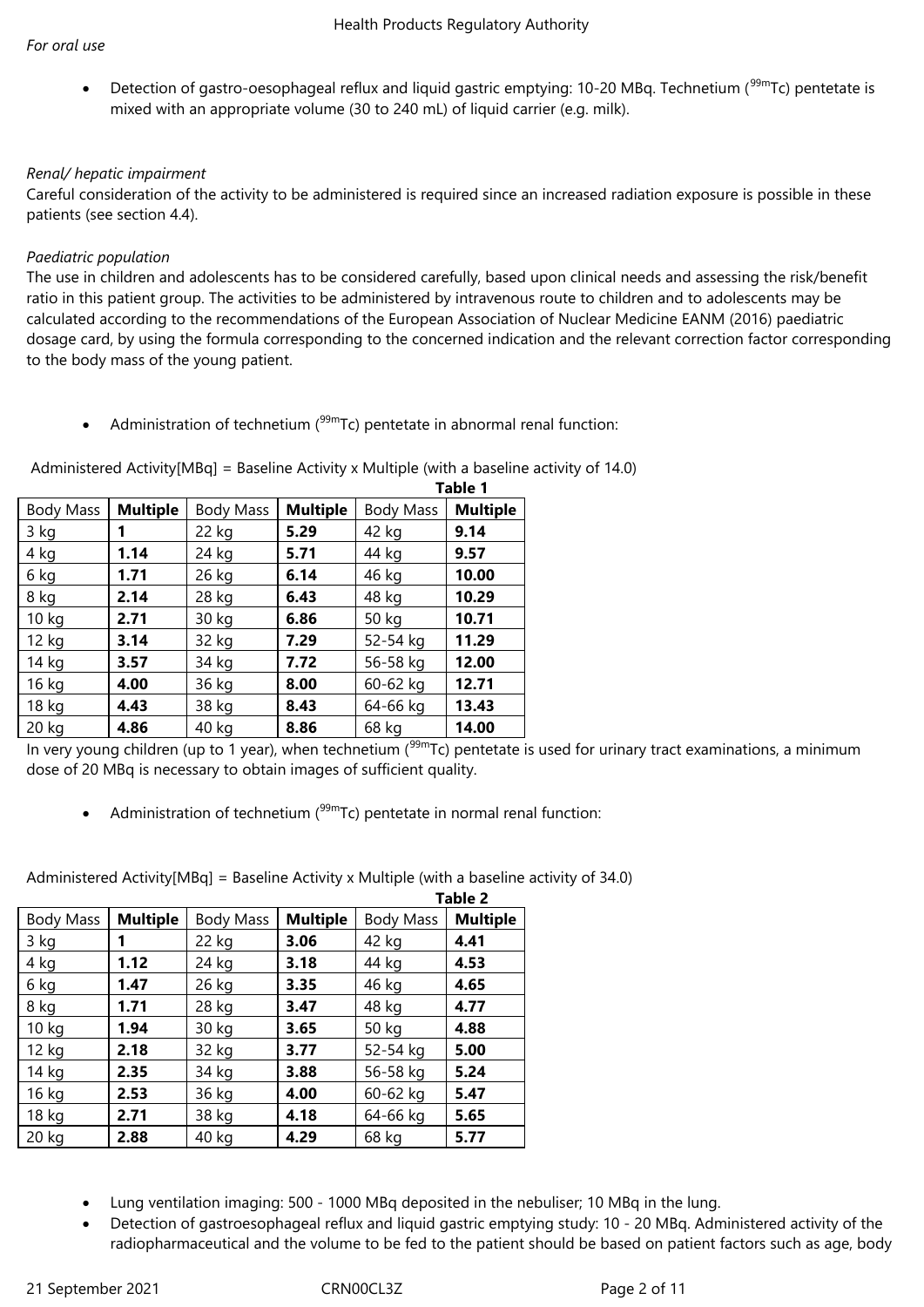weight, and the usual feeding volume. Administered activity for children should be as low as reasonably achievable for diagnostic image quality.

### **Method of administration**

For intravenous, inhalation and oral administration. For multidose use.

This medicinal product should be reconstituted before administration to the patient. For instructions on reconstitution and radiolabelling of the medicinal product before administration, see section 12.

For patient preparation, see section 4.4.

### **Image acquisition**

- Renal perfusion imaging is obtained by dynamic acquisitions immediately after injection up to 1 minute. The optimal static imaging time is 1 hour post injection. In case of captopril (ACE inhibitor) renography, captopril is given intravenously before technetium (<sup>99m</sup>Tc) pentetate administration. Individual kidney function and urinary outflow imaging are obtained by dynamic acquisitions performed after injection. If one or both kidneys have not emptied satisfactorily during the first 20 minutes, a furosemide challenge is performed and the dynamic acquisition should continue for a further 15-minute after the diuretic. Static images may be acquired 1 hour after injection.
- For cerebral examinations, dynamic acquisitions should begin immediately after injection. Static images are obtained 1 hour and, if necessary, several hours after injection.
- For lung ventilation imaging: images of the lungs are obtained during 180 min.

Dynamic images of oesophagus are obtained during the first minutes after administration followed by continuous imaging for 60 minutes for evaluation of gastroesophageal reflux. Gastric emptying at 60 minutes and at 2 or 3 hours after completion of feeding is calculated.

### **4.3 Contraindications**

Hypersensitivity to the active substance or to any of the excipients listed in section 6.1.

### **4.4 Special warnings and precautions for use**

### Potential for hypersensitivity or anaphylactic reactions

If hypersensitivity or anaphylactic reactions occur, the administration of the medicinal product must be discontinued immediately and intravenous treatment initiated, if necessary. To enable immediate action in emergencies, the necessary medicinal products and equipment such as endotracheal tube and ventilator must be immediately available.

### Individual benefit/risk justification

For each patient, the radiation exposure must be justifiable by the likely benefit. The activity administrated should in every case be as low as reasonably achievable to obtain the required diagnostic information.

### Renal/ hepatic impairment

Careful consideration of the benefit risk ratio in these patients is required since an increased radiation exposure is possible.

#### Paediatric population

For information on use in the paediatric population, see section 4.2. Careful consideration of the indication is required since the effective dose per MBq is higher than in adults (see section 11).

### Patient preparation

The patient should be well-hydrated before the start of the examination and urged to void as often as possible during the first hours after the examination in order to reduce radiation.

### Specific warnings

21 September 2021 CRN00CL3Z Page 3 of 11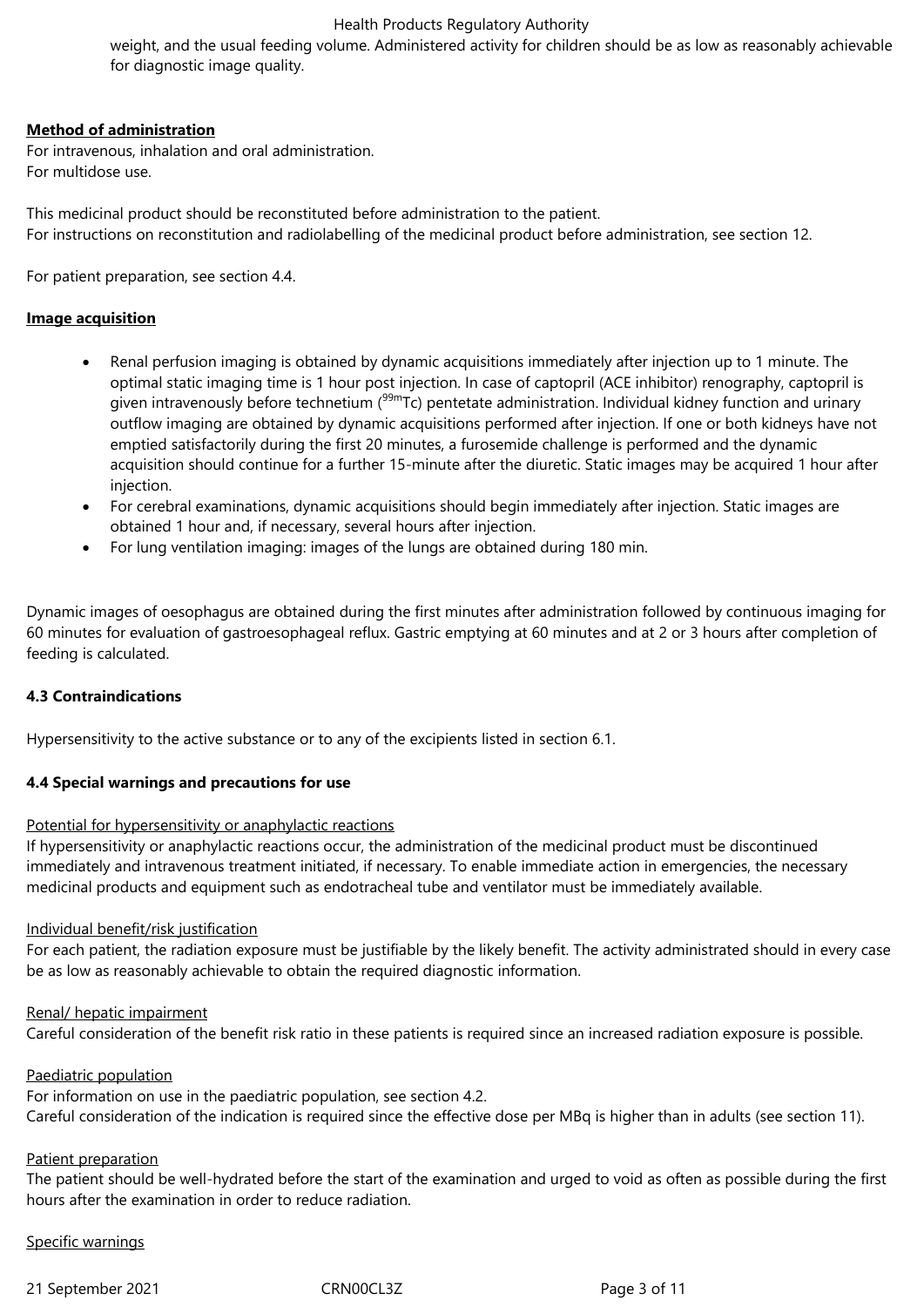TechneScan DTPA must not be administered into the subarachnoidal space as it should not be used for scintigraphy of the cerebrospinal flow.

Depending on the time when you administer the injection, the content of sodium given to the patient may in some cases be greater than 1mmol. This should be taken into account in patients on low sodium diet.

### **4.5 Interaction with other medicinal products and other forms of interactions**

Many drugs may affect the function of the tested organ and modify the uptake of technetium (<sup>99m</sup>Tc) pentetate:

### *Diagnostic use of captopril*

Dynamic renal scanning performed under control conditions and again one hour after oral administration of captopril (25-50 mg) may reveal haemodynamic changes in a kidney affected by renal artery stenosis. The blood pressure should be carefully monitored as patients with vascular disease are at risk of significant hypotension and renal impairment.

### *Diagnostic use of furosemide*

The administration of intravenous furosemide during dynamic renal scanning increases elimination of technetium (<sup>99m</sup>Tc) pentetate (DTPA) which may help to distinguish whether true obstruction exists in a dilated renal tract.

### *Cerebral angioscintigraphy*

Psychotropic drugs increase blood flow in the territory of the external carotid artery. This may lead to the rapid uptake of tracer in the nasopharyngeal area during the arterial and capillary phases (hot nose phenomenon).

### **4.6 Fertility, pregnancy and lactation**

### Women of childbearing potential

When administration of radiopharmaceuticals to a woman of childbearing potential is intended, it is important to determine whether or not she is pregnant. Any woman who has missed a period should be assumed to be pregnant until proven otherwise. If in doubt about her potential pregnancy (if the woman has missed a period, if the period is very irregular, etc.), alternative techniques not using ionising radiation (if there are any) should be offered to the patient.

### **Pregnancy**

Radionuclide procedures carried out on pregnant women also involve radiation dose to the foetus. Only essential investigations should therefore be carried out during pregnancy, when the likely benefit far exceeds the risk incurred by the mother and foetus.

### Breast-feeding

Before administering radiopharmaceuticals to a mother who is breast-feeding consideration should be given as to the possibility of delaying the administration of radionuclide until the mother has ceased breast-feeding and to what is the most appropriate choice of radiopharmaceuticals, bearing in mind the secretion of activity in breast milk. If the administration is considered necessary, the breast-feeding should be interrupted for 12 hours and the expressed feeds discarded.

### Fertility

No study on fertility has been performed.

# **4.7 Effects on ability to drive and use machines**

Technetium  $(^{99m}Tc)$  pentetate has no or negligible influence on the ability to drive and use machines.

# **4.8 Undesirable effects**

The adverse events are presented in the table below by system organ classes and with a not known frequency (cannot be estimated from the available data).

| <b>System Organ Class</b>                       | Symptom               | <b>Frequency</b> |
|-------------------------------------------------|-----------------------|------------------|
| Nervous system disorders                        | <b>Dizziness</b>      | Not known        |
| Respiratory, thoracic and mediastinal disorders | Dyspnoea              | Not known        |
| Skin and subcutaneous tissue disorders          | Urticaria, pruritus   | not known        |
| Vascular disorders                              | Hypotension, Flushing | Not known        |
| 21 September 2021                               | CRN00CL3Z             | Page 4 of 11     |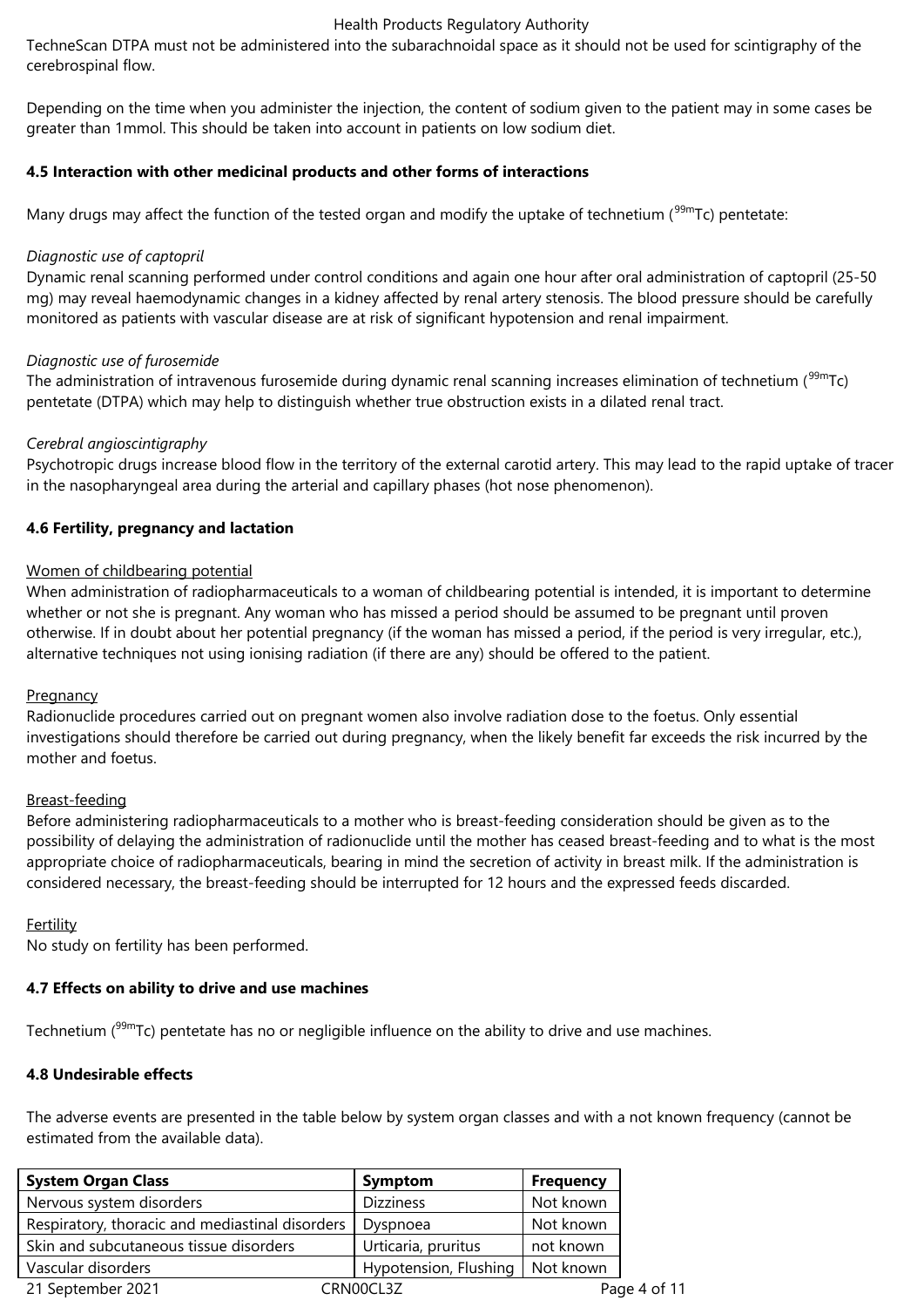effective dose is 3.6 mSv when the maximal recommended activity of 740 MBq is administered these adverse events are expected to occur with a low probability.

# Reporting of suspected adverse reactions

Reporting suspected adverse reactions after authorisation of the medicinal product is important. It allows continued monitoring of the benefit/risk balance of the medicinal product. Healthcare professionals are asked to report any suspected adverse reactions via HPRA Pharmacovigilance, Website: www.hpra.ie.

# **4.9 Overdose**

In the event of the administration of a radiation overdos[e with techne](http://www.hpra.ie/)tium ( $99m$ Tc) pentetate the absorbed dose to the patient should be reduced where possible by increasing the elimination of the radionuclide from the body by forced diuresis and frequent bladder voiding. It might be helpful to estimate the effective dose that was applied.

# **5 PHARMACOLOGICAL PROPERTIES**

# **5.1 Pharmacodynamic properties**

Pharmacotherapeutic group: Diagnostic radiopharmaceuticals for the renal and respiratory systems, Technetium  $(99m)$ TC) compounds.

ATC Code: V09CA01; V09E A01

Mechanism of action:

- Technetium( $99m$ Tc) pentetate, like inulin, circulates in blood with negligible binding to plasma proteins. It is filtered through the glomerular membrane and undergoes no tubular secretion or reabsorption It does not cross the normal blood-brain barrier (BBB).
- Technetium( $99m$ Tc) pentetate is aerosolised from a water solution with a particle size of 1.2 2 micrometer. After inhalation aerosol droplets are distributed and deposited within airways and the alveoli depending on their aerodynamic properties, particularly their mass median aerodynamic diameter.
- Following oral administration, technetium ( $99mTc$ ) pentetate does not pass through the digestive barrier (non-absorbable). Mixed with the meal, technetium  $(99m)$ Tc) pentetate follows digestive transit.

Pharmacodynamic effects:

At the concentrations and activities such as those used for diagnosis,  $^{99m}$ Tc pentetate does not appear to have any pharmacodynamic activity.

# **5.2 Pharmacokinetic properties**

# **Distribution**

Following intravenous injection, technetium (<sup>99m</sup>Tc) pentetate rapidly distributes throughout the extracellular space. Less than 5% of the injected dose is bound to the plasma proteins. There is also a negligible binding of technetium (<sup>99m</sup>Tc) pentetate to red blood cells. Technetium (<sup>99m</sup>Tc) pentetate does not cross the normal blood-brain barrier but diffuses weakly in breast milk.

In patients exhibiting oedema or ascites, distribution of the radioisotope in the extracellular space may be modified.

In lung ventilation studies, after inhalation, technetium  $(99m)$ Tc) pentetate diffuses rapidly from the pulmonary alveoli towards the vascular space where it is diluted. The half-life of technetium (<sup>99m</sup>Tc) pentetate in the lungs is slightly less than 1 hour. Many factors are likely to modify the permeability of the pulmonary epithelium like cigarette smoking.

Following oral administration, technetium  $(99m)$ Tc) pentetate does not pass through the digestive barrier.

# Elimination

Plasma clearance is multi-exponential with an extremely fast component. The complex remains stable in vivo. More than 98% of urine radioactivity is in the form of a chelate.

Approximately 90% of the injected dose is eliminated in the urine within the first 24 hours mainly by glomerular filtration. No retention of the compound has been demonstrated in the kidneys.

21 September 2021 CRN00CL3Z Page 5 of 11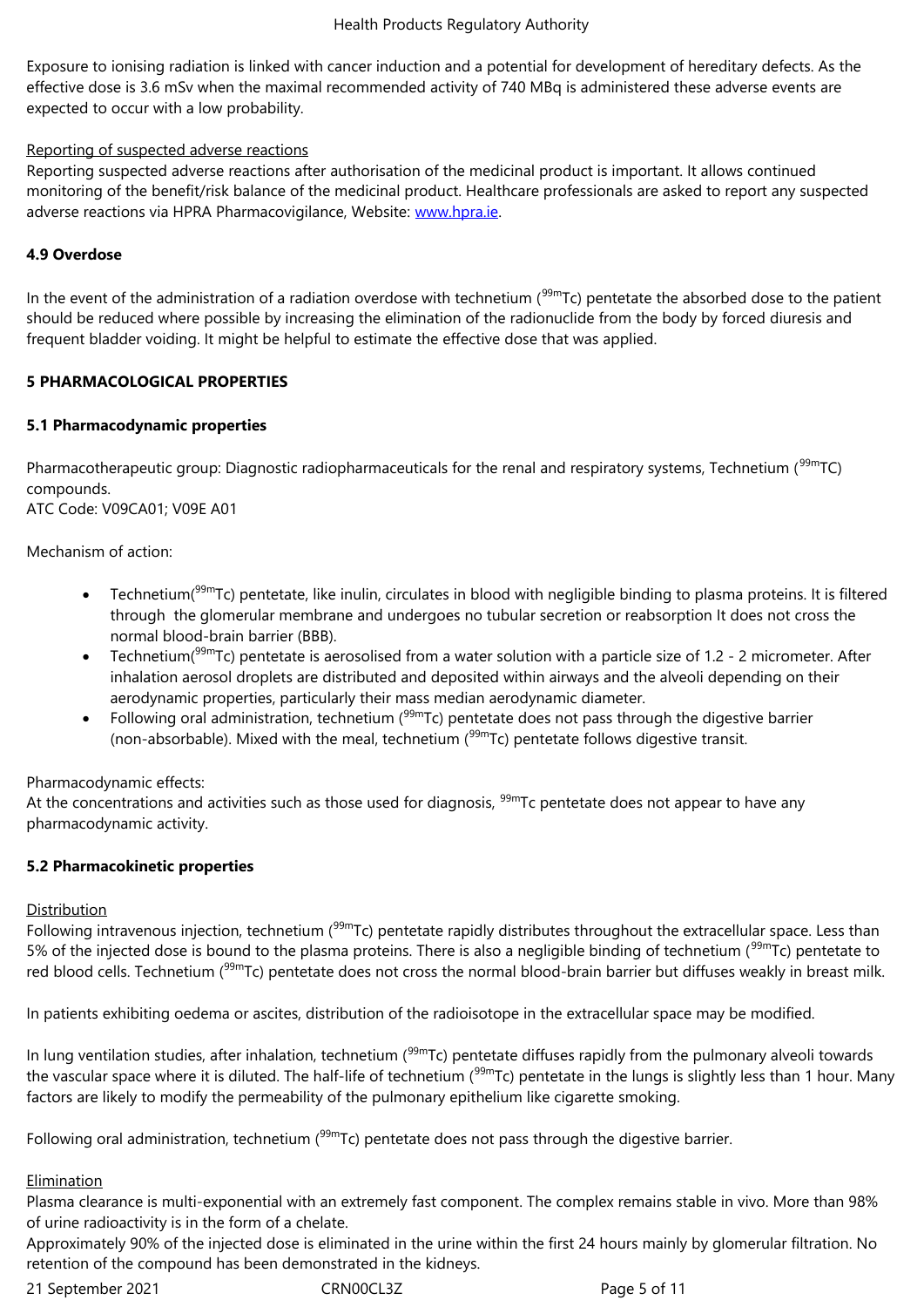### Half-life

The physical half-life of technetium  $(^{99m}$ Tc) is 6.01 hours. The half-life of technetium ( $99m$ Tc) pentetate in the lungs is slightly less than 1 hour.

### Renal/Hepatic impairment

Plasma clearance may be delayed in patients with renal disease. The pharmacokinetics in patients with hepatic impairment has not been characterised.

# **5.3 Preclinical safety data**

This medicinal product is not intended for regular or continuous administration. Repeated intravenous administration of CaNa<sub>3</sub>DTPA to rabbits and dogs for 14 days of doses that were 100 and 1000 times (respectively) the normal dose for humans produced no evidence of toxicity. The minimum dose of CaDTPA causing abortion and fetal death in mice was approximately 3600 times the dose of CaNa<sub>3</sub>DTPA that is proposed for diagnosis in women. Mutagenicity studies and long-term carcinogenicity studies have not been carried out.

### **6 PHARMACEUTICAL PARTICULARS**

# **6.1 List of excipients**

Gentisic acid Stannous chloride dihydrate Calcium chloride dihydrate Sodium hydroxide Hydrochloric acid (for pH adjustment)

### **6.2 Incompatibilities**

This medicinal product must not be mixed with other medicinal products except those mentioned in section 12.

# **6.3 Shelf life**

1 year when stored below 25°C The expiry date is stated on the label of each vial and on the carton box. After radiolabelling 8 hours when stored below 25°C.

# **6.4 Special precautions for storage**

Keep the vials in the outer carton. For storage conditions after radiolabelling of the medicinal product, see section 6.3. Storage of radiopharmaceuticals should be in accordance with national regulations for radioactive materials.

### **6.5 Nature and contents of container**

Carton box containing five 10 mL (Type 1 Ph.Eur.) glass vials closed with a bromobutyl rubber lyophilisation stopper sealed with an aluminium cap.

# **6.6 Special precautions for disposal of a used medicinal product or waste materials derived from such medicinal product and other handling of the product**

General warning

Radiopharmaceuticals should be received, used and administered only by authorised persons in designated clinical settings. Their receipt, storage, use, transfer and disposal are subject to the regulations and/or appropriate licences of the competent official organisation.

Radiopharmaceuticals should be prepared in a manner which satisfies both radiation safety and pharmaceutical quality requirements. Appropriate aseptic precautions should be taken.

21 September 2021 CRN00CL3Z Page 6 of 11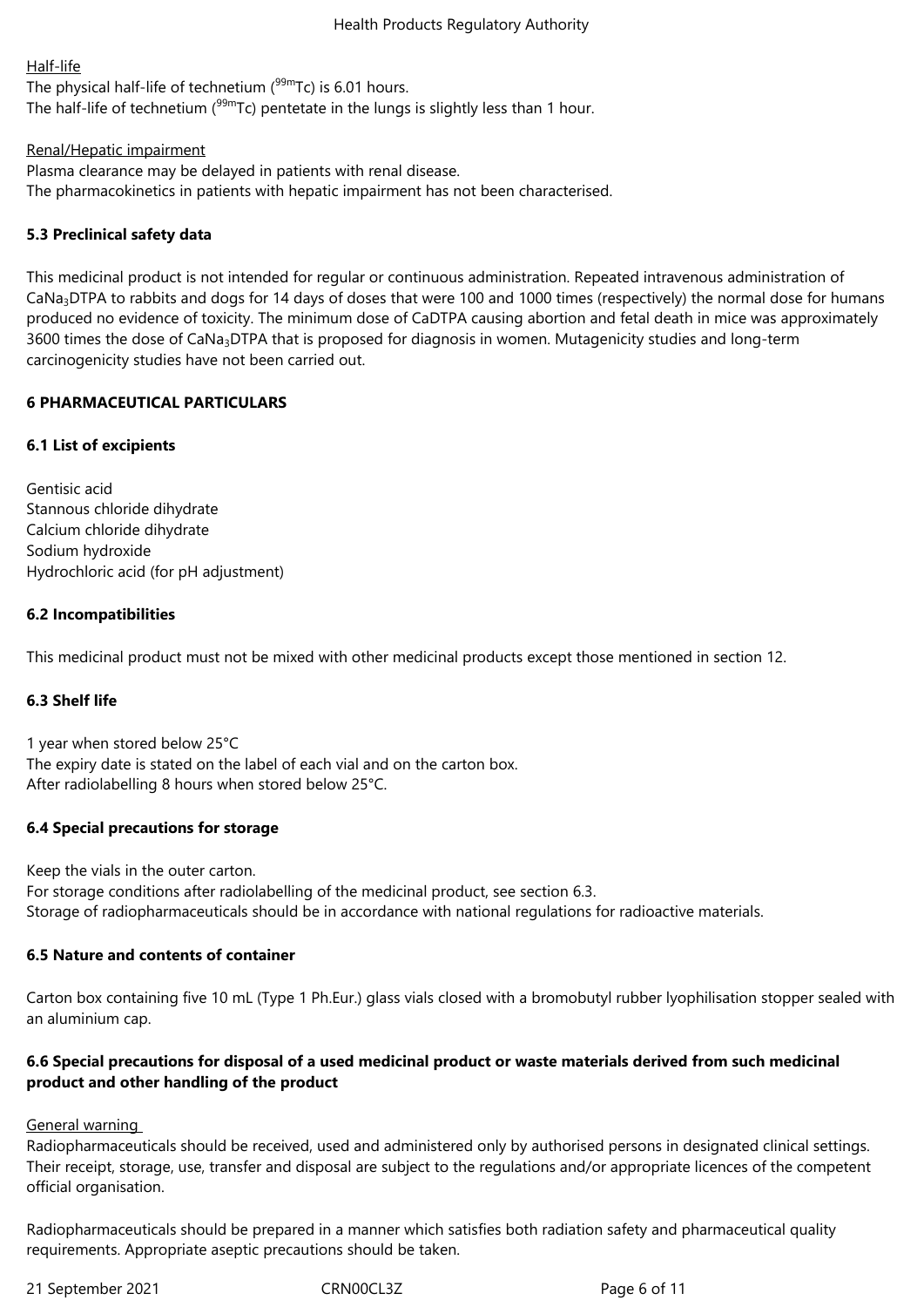Contents of the kit are intended only for use in the preparation of technetium  $(99m)$ Tc) pentetate and are not to be administered directly to the patient without first undergoing the preparative procedure.

For instructions on reconstitution of the medicinal product before administration, see section 12.

If at any time in the preparation of this product the integrity of this vial is compromised it should not be used. Administration procedures should be carried out in a way to minimise risk of contamination of the medicinal product and irradiation of the operators. Adequate shielding is mandatory.

The content of the kit before reconstitution is not radioactive. However, after sodium pertechnetate ( $99m$ Tc) is added, adequate shielding of the final preparation must be maintained.

The administration of radiopharmaceuticals creates risks for other persons from external radiation or contamination from spills of urine, vomiting, etc. Radiation protection precautions in accordance with national regulations must therefore be taken.

Any unused product or waste material should be disposed of in accordance with local requirements for radioactive materials.

# **7 MARKETING AUTHORISATION HOLDER**

Curium Netherlands B.V., Westerduinweg 3, P.O. Box 3, 1755 ZG PETTEN, The Netherlands

# **8 MARKETING AUTHORISATION NUMBER**

PA0690/015/001

# **9 DATE OF FIRST AUTHORISATION/RENEWAL OF THE AUTHORISATION**

Date of first authorisation: 22 January 1999

Date of last renewal: 22 January 2009

# **10 DATE OF REVISION OF THE TEXT**

August 2021

# **11 DOSIMETRY**

Technetium ( $99mTc$ ) is produced by means of a ( $99Mo/99mTc$ ) generator and decays with the emission of gamma radiation with a mean energy of 140 keV and a half-life of 6.01 hours to ( $^{99}$ Tc) technetium, which, in view of its long half-life of 2.13 x 10<sup>5</sup> years, can be regarded as quasi stable.

The data listed below are from ICRP 128 and are calculated according to the following assumptions:

**Intravenous administration** of technetium (<sup>99m</sup>Tc) pentetate gives rise to an initial distribution in the extracellular fluid. Following this initial distribution phase, the substance is excreted exclusively by the renal system. In case of normal renal function, total body retention is described by a bi-exponential function with component half-times of 100 min (0.99) and 7 days (0.01). The fraction excreted by the kidneys is 1.0 (1.0), and the renal transit time is 5 min. In case of abnormal renal function, it is assumed that the retention half-time of the major component is 1000 min, and the renal transit time is increased to 20 min.

According to the provisions of the International Commission of Radiological Protection (ICRP 128), the radiation doses absorbed by the patient after intravenous injection are the following:

|                   | Absorbed dose per unit activity administered |             |  |  |
|-------------------|----------------------------------------------|-------------|--|--|
| 21 September 2021 | RNOOCI                                       | Page 7 of 1 |  |  |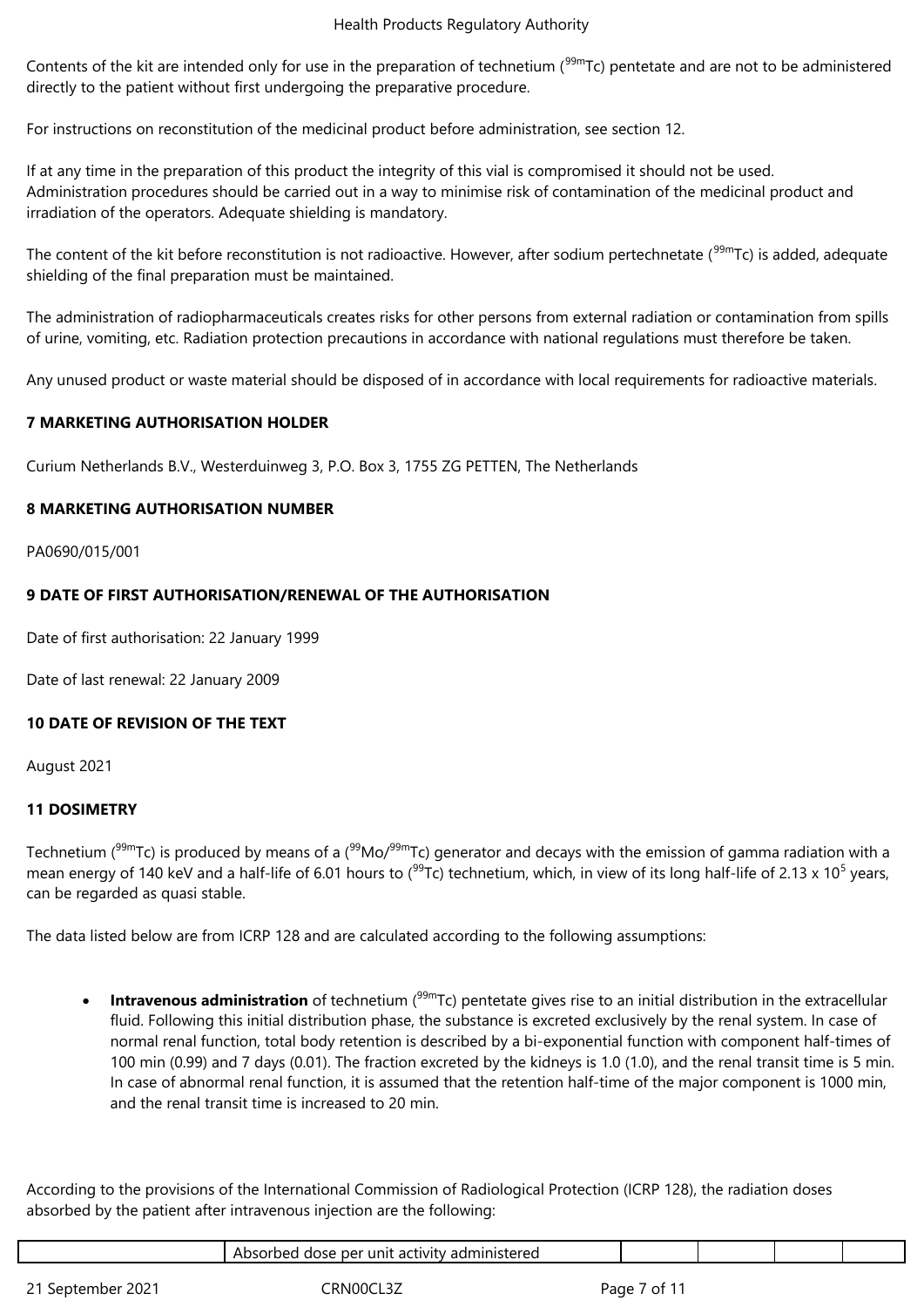|                                 | (mGy/MBq)    |          |          |         |        |
|---------------------------------|--------------|----------|----------|---------|--------|
| <b>Normal renal function</b>    |              |          |          |         |        |
| Organ                           | <b>Adult</b> | 15 years | 10 years | 5 years | 1 year |
| Adrenals                        | 0.0014       | 0.0018   | 0.0027   | 0.004   | 0.0072 |
| Bone surfaces                   | 0.0024       | 0.0029   | 0.0043   | 0.0061  | 0.010  |
| <b>Brain</b>                    | 0.00086      | 0.0011   | 0.0017   | 0.0028  | 0.0049 |
| <b>Breast</b>                   | 0.00072      | 0.00092  | 0.0013   | 0.0022  | 0.0041 |
| Gallbladder                     | 0.0015       | 0.0021   | 0.0038   | 0.005   | 0.0061 |
| Gastrointestinal tract          |              |          |          |         |        |
| Stomach wall                    | 0.0013       | 0.0017   | 0.0028   | 0.0040  | 0.0068 |
| Small intestine wall            | 0.0025       | 0.0031   | 0.0049   | 0.0070  | 0.010  |
| Colon wall                      | 0.0031       | 0.0039   | 0.0060   | 0.0081  | 0.011  |
| Upper large intestine wall      | 0.0021       | 0.0028   | 0.0043   | 0.0065  | 0.0092 |
| Lower large intestine wall      | 0.0043       | 0.0054   | 0.0082   | 0.010   | 0.013  |
| Heart wall                      | 0.0012       | 0.0015   | 0.0022   | 0.0033  | 0.0059 |
| Kidneys                         | 0.0044       | 0.0053   | 0.0075   | 0.011   | 0.018  |
| Liver                           | 0.0012       | 0.0016   | 0.0025   | 0.0038  | 0.0064 |
| Lungs                           | 0.001        | 0.0013   | 0.002    | 0.003   | 0.0055 |
| Muscles                         | 0.0016       | 0.002    | 0.003    | 0.0043  | 0.0068 |
| Ovaries                         | 0.0042       | 0.0053   | 0.0077   | 0.01    | 0.013  |
| Pancreas                        | 0.0014       | 0.0018   | 0.0028   | 0.0043  | 0.0074 |
| Red marrow                      | 0.0015       | 0.0018   | 0.0027   | 0.0037  | 0.0057 |
| Skin                            | 0.00087      | 0.001    | 0.0017   | 0.0026  | 0.0044 |
| Spleen                          | 0.0013       | 0.0016   | 0.0026   | 0.0039  | 0.0068 |
| <b>Testes</b>                   | 0.0029       | 0.004    | 0.0068   | 0.0094  | 0.013  |
| Thymus                          | 0.001        | 0.0013   | 0.0019   | 0.0030  | 0.0054 |
| Thyroid                         | 0.001        | 0.0013   | 0.0021   | 0.0033  | 0.006  |
| Urinary bladder wall            | 0.062        | 0.078    | 0.11     | 0.15    | 0.17   |
| Uterus                          | 0.0079       | 0.0096   | 0.015    | 0.018   | 0.022  |
| Remaining organs                | 0.0017       | 0.0021   | 0.0030   | 0.0042  | 0.0066 |
| <b>Effective dose (mSv/MBq)</b> |              |          |          |         |        |
|                                 | 0.0049       | 0.0063   | 0.0094   | 0.012   | 0.016  |

The effective dose resulting from the administration of a maximal recommended activity of 740 MBq for an adult weighing 70 kg is about 3.6 mSv.

For an administered activity of 740 MBq the typical radiation dose to the target organ (kidneys) is 3.3 mGy and the typical radiation dose to the critical organ (urinary bladder wall) is 46 mGy.

|                                | Absorbed dose per unit activity administered<br>(mGy/MBq) |          |          |         |        |
|--------------------------------|-----------------------------------------------------------|----------|----------|---------|--------|
| <b>Abnormal renal function</b> |                                                           |          |          |         |        |
| Organ                          | <b>Adult</b>                                              | 15 years | 10 years | 5 years | 1 year |
| Adrenals                       | 0.0041                                                    | 0.0051   | 0.0076   | 0.011   | 0.021  |
| Bone surfaces                  | 0.006                                                     | 0.0071   | 0.011    | 0.015   | 0.028  |
| <b>Brain</b>                   | 0.0028                                                    | 0.0035   | 0.0057   | 0.0091  | 0.016  |
| <b>Breast</b>                  | 0.0023                                                    | 0.003    | 0.0042   | 0.0068  | 0.013  |
| Gallbladder wall               | 0.0042                                                    | 0.0057   | 0.0092   | 0.013   | 0.016  |
| Gastrointestinal tract         |                                                           |          |          |         |        |
| Stomach wall                   | 0.0038                                                    | 0.005    | 0.0079   | 0.011   | 0.019  |
| Small intestine wall           | 0.0045                                                    | 0.0056   | 0.0085   | 0.013   | 0.022  |
| Colon wall                     | 0.0045                                                    | 0.0058   | 0.0087   | 0.013   | 0.022  |
| Upper large intestine wall     | 0.0043                                                    | 0.0056   | 0.0081   | 0.013   | 0.021  |
| Lower large intestine wall     | 0.0049                                                    | 0.0061   | 0.0095   | 0.013   | 0.023  |
| Heart wall                     | 0.0037                                                    | 0.0047   | 0.007    | 0.01    | 0.018  |
| Kidneys                        | 0.0077                                                    | 0.0092   | 0.013    | 0.019   | 0.032  |
| Liver                          | 0.0037                                                    | 0.0046   | 0.0071   | 0.011   | 0.019  |

21 September 2021 CRN00CL3Z Page 8 of 11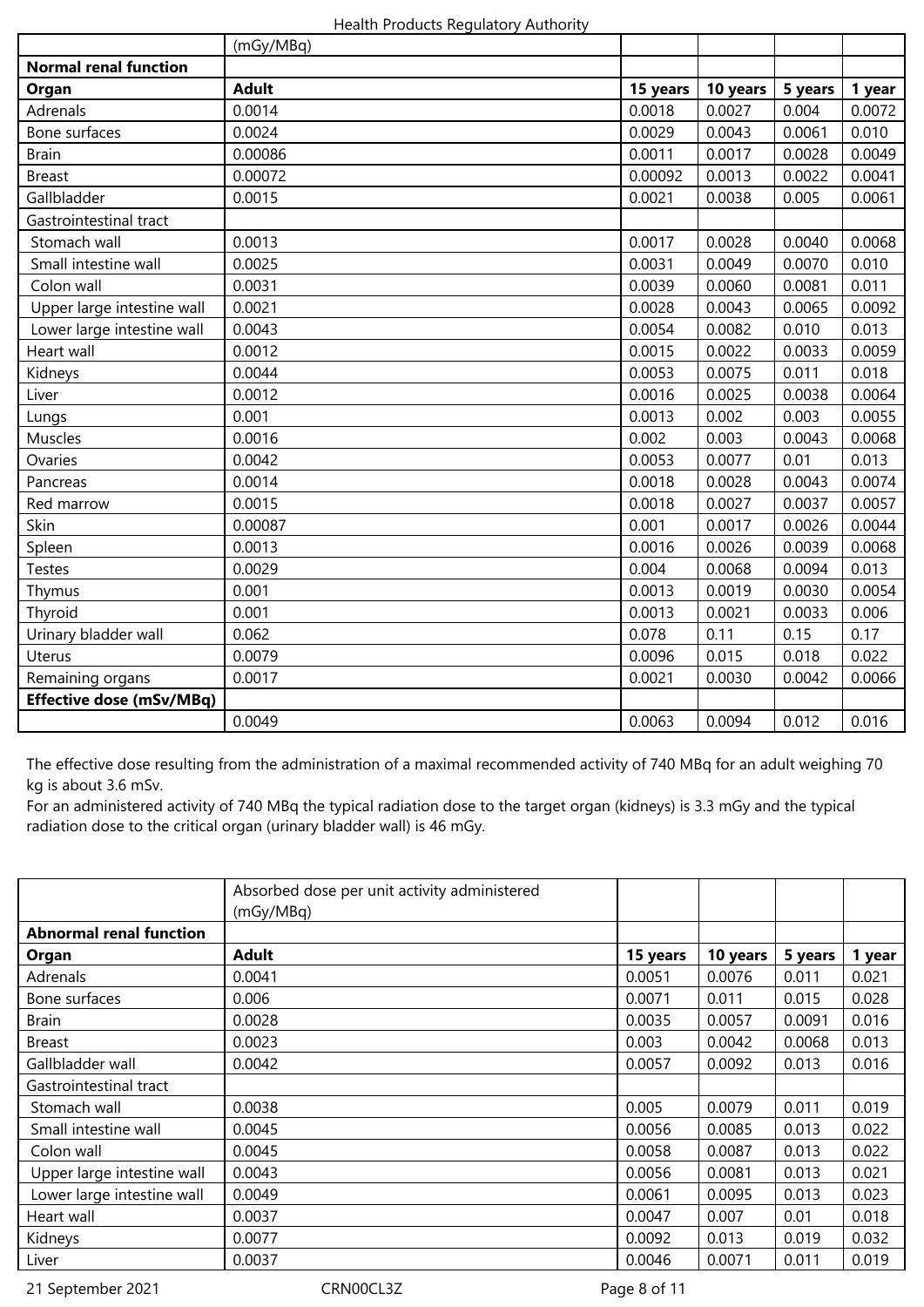| Lungs                           | 0.0033 | 0.0042 | 0.0062 | 0.0095 | 0.017 |
|---------------------------------|--------|--------|--------|--------|-------|
| <b>Muscles</b>                  | 0.0032 | 0.004  | 0.0061 | 0.0091 | 0.017 |
| Ovaries                         | 0.005  | 0.0062 | 0.0092 | 0.014  | 0.023 |
| Pancreas                        | 0.0043 | 0.0053 | 0.008  | 0.012  | 0.021 |
| Red marrow                      | 0.0034 | 0.0042 | 0.0064 | 0.0093 | 0.016 |
| Skin                            | 0.0022 | 0.0026 | 0.0042 | 0.0067 | 0.012 |
| Spleen                          | 0.0038 | 0.0047 | 0.0073 | 0.011  | 0.019 |
| <b>Testes</b>                   | 0.0035 | 0.0045 | 0.0069 | 0.01   | 0.018 |
| Thymus                          | 0.0033 | 0.0042 | 0.0062 | 0.0096 | 0.017 |
| Thyroid                         | 0.0034 | 0.0042 | 0.0067 | 0.011  | 0.019 |
| Urinary bladder wall            | 0.021  | 0.027  | 0.039  | 0.05   | 0.066 |
| Uterus                          | 0.0061 | 0.0074 | 0.011  | 0.016  | 0.025 |
| Remaining organs                | 0.0033 | 0.0041 | 0.0063 | 0.0097 | 0.017 |
| <b>Effective dose (mSv/MBq)</b> |        |        |        |        |       |
|                                 | 0.0046 | 0.0058 | 0.0087 | 0.013  | 0.021 |

The physical half-life of  $99m$ Tc is 6.01 h.

The urinary bladder wall contributes up to 57% of the effective dose.

The data listed below are from ICRP 53 and are calculated according to the following assumptions:

# **Inhalation of technetium (99mTc) pentetate**

Inhalation of aerosol consisting of particles smaller than 2 - 3 micrometers in diameter results in deposition mainly in the alveoli. Particles are rapidly cleared from the lungs via the blood stream. The biological half-life of technetium (<sup>99m</sup>Tc) pentetate in the lungs is 60-80 minutes in normal non-smokers; it is shortened in smokers and in most patients with lung disease. A value of 60 min is adopted below. Substance reaching the blood is eliminated according to the model for intravenously administered technetium  $(^{99m}$ Tc) pentetate.

According to ICRP 53 the radiation doses given to a man on administration by aerosol technetium ( $99mTc$ ) pentetate are:

|                                     | Absorbed dose per unit activity<br>administered (mGy/MBq) |          |          |         |        |
|-------------------------------------|-----------------------------------------------------------|----------|----------|---------|--------|
| Organ                               | <b>Adult</b>                                              | 15 years | 10 years | 5 years | 1 year |
| Adrenals                            | 0.0021                                                    | 0.0029   | 0.0044   | 0.0067  | 0.012  |
| <b>Bladder wall</b>                 | 0.047                                                     | 0.058    | 0.084    | 0.12    | 0.23   |
| Bone surfaces                       | 0.0019                                                    | 0.0024   | 0.0035   | 0.0053  | 0.0098 |
| <b>Breast</b>                       | 0.0019                                                    | 0.0019   | 0.0033   | 0.0048  | 0.0078 |
| Gastrointestinal tract              |                                                           |          |          |         |        |
| Stomach wall                        | 0.0017                                                    | 0.0022   | 0.0035   | 0.0051  | 0.0089 |
| Small intestine wall                | 0.0021                                                    | 0.0026   | 0.0041   | 0.0063  | 0.011  |
| Upper large intestine wall          | 0.0019                                                    | 0.0024   | 0.0038   | 0.0061  | 0.01   |
| Lower large intestine wall          | 0.0032                                                    | 0.0042   | 0.0063   | 0.0088  | 0.015  |
| Kidneys                             | 0.0041                                                    | 0.0051   | 0.0072   | 0.011   | 0.019  |
| Liver                               | 0.0019                                                    | 0.0025   | 0.0037   | 0.0055  | 0.0097 |
| Lungs                               | 0.017                                                     | 0.026    | 0.036    | 0.054   | 0.1    |
| Ovaries                             | 0.0033                                                    | 0.0041   | 0.0061   | 0.0089  | 0.015  |
| Pancreas                            | 0.0021                                                    | 0.0026   | 0.004    | 0.0061  | 0.011  |
| Red marrow                          | 0.0027                                                    | 0.0034   | 0.0047   | 0.0062  | 0.0096 |
| Spleen                              | 0.0019                                                    | 0.0024   | 0.0036   | 0.0056  | 0.0099 |
| <b>Testes</b>                       | 0.0021                                                    | 0.0031   | 0.0052   | 0.0079  | 0.015  |
| Thyroid                             | 0.00099                                                   | 0.0017   | 0.0027   | 0.0044  | 0.0078 |
| Uterus                              | 0.0059                                                    | 0.0072   | 0.011    | 0.016   | 0.027  |
| Other tissues                       | 0.0018                                                    | 0.0022   | 0.0032   | 0.0049  | 0.0086 |
| Effective dose equivalent (mSv/MSq) |                                                           |          |          |         |        |
|                                     | 0.007                                                     | 0.0091   | 0.013    | 0.02    | 0.036  |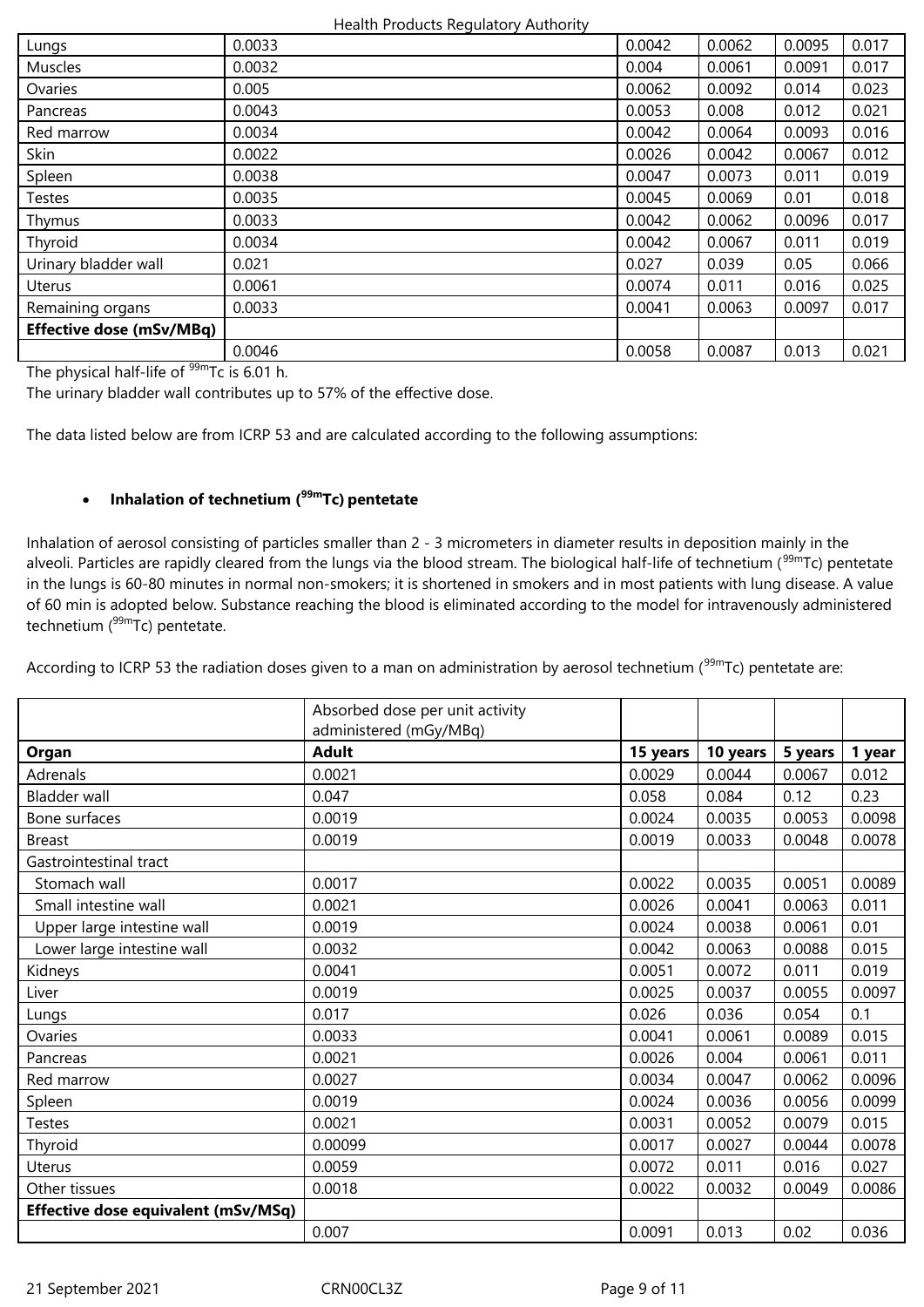The effective dose equivalent resulting from the inhalation of a maximal recommended activity of 100 MBq for an adult weighing 70 kg is about 0.7 mSv.

For an inhalated activity of 100 MBq the typical radiation dose to the target organ (lungs) is 1.7 mGy and the typical radiation dose to the critical organ (urinary bladder wall) is 4.7 mGy.

The data listed below are from ICRP 128 and are calculated according to the following assumptions:

# **Oral administration of technetium (99mTc) pentetate**

Technetium (<sup>99m</sup>Tc) pentetate is considered as non-absorbable marker in studies of the gastrointestinal tract. The gastric residence time is fixed to 33 min for fluids.

The radiation doses given to a man on oral administration of technetium(<sup>99m</sup>Tc) pentetate are the following:

|                                 | Absorbed dose per unit activity administered<br>(mGy/MBq) |           |          |         |        |
|---------------------------------|-----------------------------------------------------------|-----------|----------|---------|--------|
| Oral administration of fluids   |                                                           |           |          |         |        |
| Organ                           | <b>Adult</b>                                              | 15 years  | 10 years | 5 years | 1 year |
| Adrenals                        | 0.0025                                                    | 0.0033    | 0.0055   | 0.0089  | 0.015  |
| Bone surfaces                   | 0.0042                                                    | 0.0052    | 0.0074   | 0.011   | 0.021  |
| <b>Brain</b>                    | 0.0000018                                                 | 0.0000034 | 0.000012 | 0.00004 | 0.0001 |
| <b>Breast</b>                   | 0.00028                                                   | 0.00042   | 0.00094  | 0.002   | 0.0038 |
| Gallbladder                     | 0.014                                                     | 0.018     | 0.03     | 0.043   | 0.071  |
| Gastrointestinal tract          |                                                           |           |          |         |        |
| Stomach wall                    | 0.022                                                     | 0.029     | 0.041    | 0.066   | 0.12   |
| Small intestine wall            | 0.06                                                      | 0.076     | 0.12     | 0.19    | 0.35   |
| Colon wall                      | 0.1                                                       | 0.13      | 0.22     | 0.35    | 0.66   |
| Upper large intestine wall      | 0.12                                                      | 0.15      | 0.25     | 0.4     | 0.75   |
| Lower large intestine wall      | 0.083                                                     | 0.11      | 0.18     | 0.29    | 0.54   |
| Heart wall                      | 0.001                                                     | 0.0014    | 0.0025   | 0.0043  | 0.0086 |
| Kidneys                         | 0.0055                                                    | 0.0067    | 0.01     | 0.015   | 0.023  |
| Liver                           | 0.0037                                                    | 0.0048    | 0.0093   | 0.015   | 0.027  |
| Lungs                           | 0.00057                                                   | 0.00091   | 0.0016   | 0.0029  | 0.0057 |
| Muscles                         | 0.0032                                                    | 0.004     | 0.006    | 0.009   | 0.015  |
| Oesophagus                      | 0.00019                                                   | 0.0003    | 0.0005   | 0.0012  | 0.0026 |
| Ovaries                         | 0.025                                                     | 0.032     | 0.048    | 0.068   | 0.11   |
| Pancreas                        | 0.0059                                                    | 0.0079    | 0.012    | 0.018   | 0.031  |
| Red marrow                      | 0.0047                                                    | 0.0057    | 0.0075   | 0.0092  | 0.011  |
| Skin                            | 0.00093                                                   | 0.0011    | 0.0017   | 0.0029  | 0.0054 |
| Spleen                          | 0.004                                                     | 0.005     | 0.0078   | 0.012   | 0.02   |
| <b>Testes</b>                   | 0.0013                                                    | 0.002     | 0.0038   | 0.0065  | 0.012  |
| Thymus                          | 0.00019                                                   | 0.0003    | 0.0005   | 0.0012  | 0.0026 |
| Thyroid                         | 0.00002                                                   | 0.000048  | 0.00015  | 0.0003  | 0.0012 |
| Urinary bladder wall            | 0.0069                                                    | 0.0091    | 0.014    | 0.022   | 0.035  |
| Uterus                          | 0.016                                                     | 0.02      | 0.031    | 0.047   | 0.076  |
| Remaining organs                | 0.0052                                                    | 0.0072    | 0.011    | 0.02    | 0.03   |
| <b>Effective dose (mSv/MBq)</b> |                                                           |           |          |         |        |
|                                 | 0.019                                                     | 0.025     | 0.039    | 0.062   | 0.11   |

The effective dose resulting from the oral administration of a maximal recommended activity of 20 MBq for an adult weighing 70 kg is about 0.38 mSv.

For an administered activity of 20 MBq the typical radiation dose to the target organ (stomach) is 0.44 mGy and the typical radiation doses to the critical organs (upper large intestine and lower large intestine) are 2.4 and 1.66 mGy, respectively.

### **12 INSTRUCTIONS FOR PREPARATION OF RADIOPHARMACEUTICALS**

21 September 2021 CRN00CL3Z Page 10 of 11